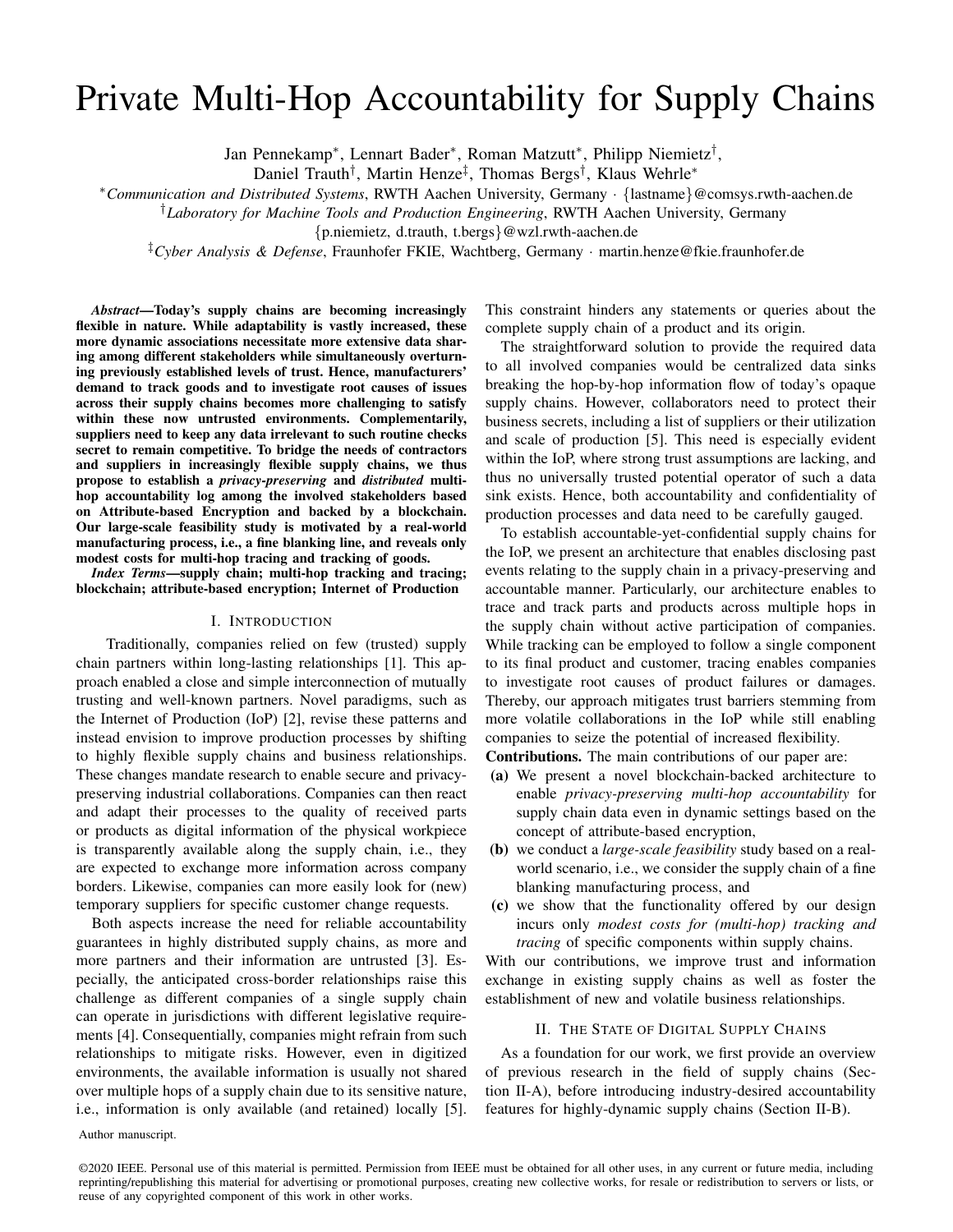## <span id="page-1-0"></span>*A. Related Work*

Improving well-established behavior in the context of supply chains is a complicated endeavor due to the opaque structure of relationships and the involvement of sensitive, valuable data. In the following, we briefly look into approaches that propose to make this information more broadly available, e.g., to improve the verifiability of product origins.

Supply Chain Transparency. In the past, companies mainly considered the supply chain from their local perspective [\[6\]](#page-6-5). Therefore, issues such as the bullwhip effect [\[7\]](#page-6-6) still occur. However, increased collaboration between companies along supply chains is expected to be beneficial in various dimensions [\[6\]](#page-6-5), [\[8\]](#page-6-7). Yet, such advances require joint planning and information exchange, i.e., participating companies have to act transparently. While Flynn et al. [\[1\]](#page-6-0) conduct a performance study on supply chain collaboration, they neglect the potential of multi-hop transparency. We refer to related work [\[9\]](#page-6-8) for a general evaluation of different collaboration models. Even though the benefits of transparency are well understood, the impact of data sharing over multiple hops is insufficiently studied. We believe that a lack of a supporting architecture is a main reason for this situation.

Digitized Supply Chains. Digitized supply chains can help to improve automation and transparency between two parties. Korpela et al. [\[10\]](#page-6-9) identify the requirements and needs of such collaborations. Digitizing not only the monitoring of items and processes but also the specification of delivery criteria are seen as a potent enhancement to enable fine-granular adjustments at subsequent production steps [\[3\]](#page-6-2). However, the digitalization of all aspects of the supply chain is an ongoing research area, and uncertainties regarding privacy-preserving data sharing remain.

Blockchain-Backed Supply Chains. Blockchain technology promises to be a natural fit for supply chains as it offers verifiable and tamperproof storage without requiring a trusted third party [\[10\]](#page-6-9), [\[11\]](#page-6-10). Achieving that no single entity has control over all information is strongly desirable in a setting with distrustful parties. Wüst et al.  $[12]$  provide guidelines on whether blockchain technology is a fit for a specific scenario, and they consider supply chains as one of their use cases.

Various works integrate this technology into their designs. For example, Malik et al. [\[13\]](#page-6-12), [\[14\]](#page-6-13) introduce blockchainbacked approaches to improve trust and product traceability, especially focusing on food chains and governmental oversight. However, their assumption of trustworthy participants contradicts our presumption of low-trust environments and the resulting requirement for advanced privacy protection.

Abeyratne et al. [\[15\]](#page-6-14) study the applicability of blockchain technology and propose to record all interactions of a product during its lifecycle in a blockchain while limiting access to data with role-based access control. Therefore, the role of a supplier must be known in advance, and involved companies are visible to all participants. Further work [\[16\]](#page-6-15), [\[17\]](#page-6-16) proposed to realize multi-hop tracing in supply chains by utilizing Ethereum-based smart contracts. However, these approaches do not look into more sophisticated data privacy needs.

Takeaway. Overall, blockchain established itself as a suitable approach in the domain of supply chains, especially due to its decentralized nature. While research identified the need for traceability, they do not yet offer fine-granular privacy the protection of information for the involved companies.

### <span id="page-1-1"></span>*B. Desired Accountability Features*

The digitalization of supply chain information and the increasing flexibility of relationships in the industrial setting mandate more sophisticated accountability features to ease the identification of root causes. For example, appropriate information can help to improve business processes as tracking of batches with inferior quality is simplified. Besides, this data can help companies to trace the origin of faulty parts or components more easily. At the same time, companies expect protection of their sensitive business data. In particular, we identify three desired accountability features in this setting.

Multi-Hop Tracking. If a company needs to identify products or components that contain its workpieces, traditionally, it has to query all companies in the supply chain as tracking data is not globally available. To simplify this process, the supply chain environment should provide this information without the need for repeated queries to all companies. Today, especially defunct or merged companies make this process challenging.

Multi-Hop Tracing. Similarly, companies might need to identify the origin of a product or components which they have used during production. For example, they want to know about the source of faulty components, or they want to verify originality. Again, such an inquiry currently requires the on request participation of all involved companies in the supply chain. An improved environment should return this data without (mandatory) participation by all involved companies.

Minimization of Data Revelation. Naturally, previously introduced multi-hop features raise privacy issues for the involved companies as their business relationships and secrets might be revealed. Hence, an important aspect is to create a balance for the trade-off between privacy concerns and the required transparency. While merely providing all data to all companies by default is not an option due to its sensitive nature, sticking to today's environment with limited data exchange prevents the named multi-hop features. Moreover, the trade-off between privacy and transparency should be adjustable depending on the companies' level of trust and their desired level of collaboration and data exchange.

## III. ATTRIBUTE-BASED ENCRYPTION

<span id="page-1-2"></span>To realize this trade-off, we rely on attribute-based encryption (ABE) as a key building block of our proposed design. This novel form of public-key encryption shifts access control from *who* may decrypt data items to *which properties* or *attributes* are required for legitimate data access [\[18\]](#page-6-17). To this end, access policies are defined through formulas, and all entities which are able to satisfy a formula can gain access to encrypted information. Consequentially, in contrast to traditional public-key cryptography, encrypted ciphertexts are not bound to the recipient of information.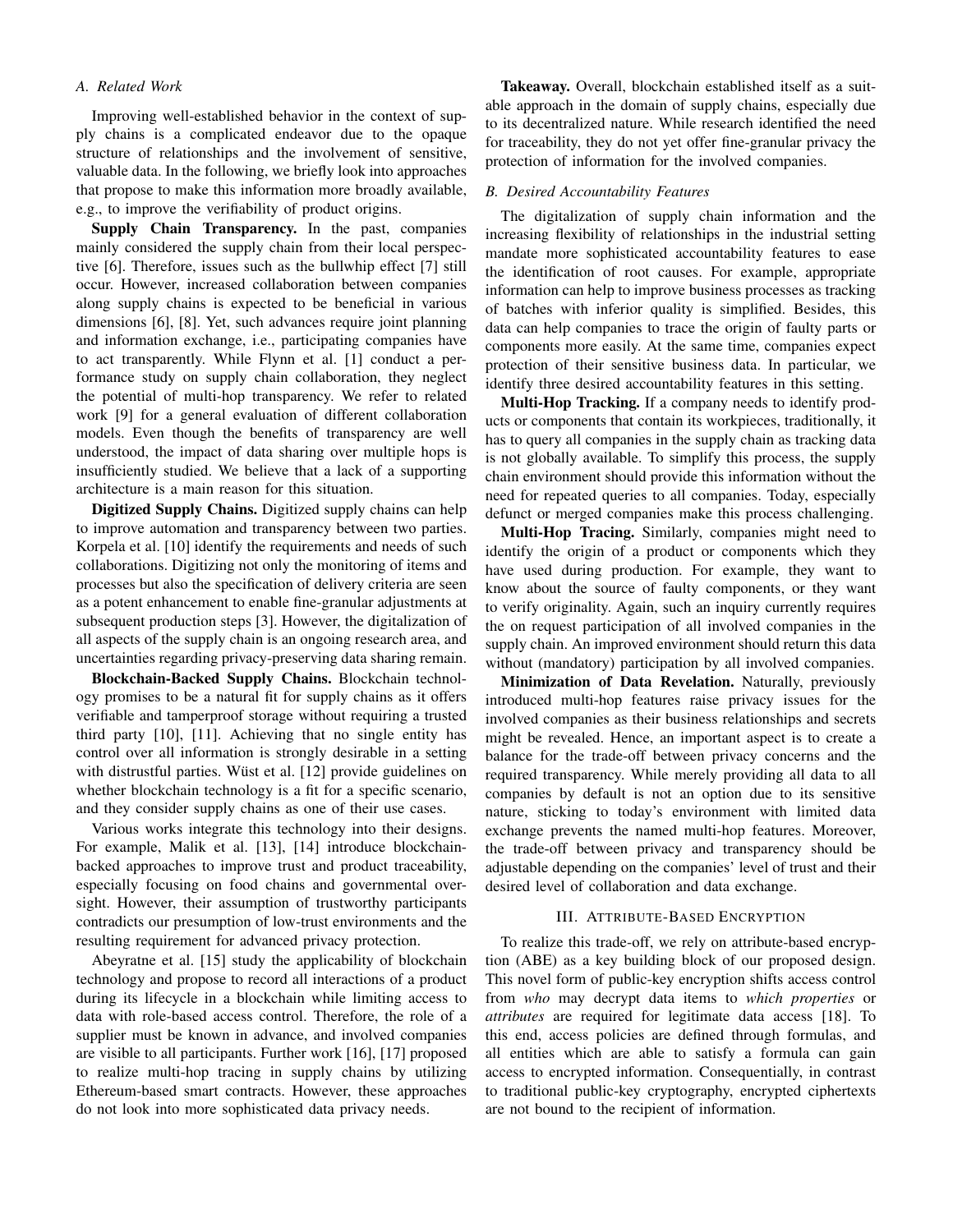For our setting, we use Ciphertext-Policy Attribute-Based Encryption (CP-ABE), which allows linking ciphertexts to a logical formula of attributes [\[18\]](#page-6-17). It supports efficient oneto-many applications, even if the recipient is unknown at the time of encryption. A party can only decrypt the ciphertext if it is able to satisfy the linked formula with attributes in its possession. For example, a ciphertext with the policy  $A \wedge B$  can only be decrypted if the party has access to both attributes  $A$  and  $B$ . Even two colluding parties with only attribute  $A$  respectively  $B$  in their possession cannot decrypt this ciphertext, i.e., entities cannot join their attributes to satisfy additional policies. While attributes are traditionally assigned by a central authority, the control over attributes can also be distributed to multiple authorities, each responsible for a set of attributes without a central coordinator [\[19\]](#page-6-18).

ABE has diverse use cases. For example, it is suitable for broadcast encryption [\[18\]](#page-6-17), has been proposed for cloud storage [\[20\]](#page-6-19), or mobile cloud computing [\[21\]](#page-6-20). Other areas of application include access control in general, but more sophisticated privacy protection in social networks [\[22\]](#page-6-21). Similarly, ABE has been proposed for an application in smart health to address potential data security concerns [\[23\]](#page-6-22). Overall, research tailored ABE to diverse areas. However, due to its limited performance, most designs using ABE are targeted to a specific use case.

## <span id="page-2-0"></span>IV. DESIGN GOALS

Based on our analysis of related work and the desired accountability features, we identify six distinct design goals to privacy-preservingly support dynamic supply chain settings.

G1: Accountability. To implement a trustworthy system that records (all) interactions of supply chains, our design must offer a persistent and tamperproof solution for all parties. Furthermore, the desired accountability features (cf. Section [II-B\)](#page-1-1) have to be integrated while hampering manipulations or the spreading of misinformation to improve its reliability.

<span id="page-2-1"></span>G2: Verifiability. As the recorded interactions are only valuable if the made claims are verifiable, our system must support this aspect as well. In particular, we do not only want to detect manipulations, but also identify cheating or misbehaving parties to allow for reparations. Such information could further help to implement a reliable reputation system.

<span id="page-2-5"></span>G3: Privacy Preservation. As industry settings pose different requirements on privacy than consumer settings, we have to ensure that (sensitive) business secrets remain private whenever possible. This goal opposes [G1](#page-2-0) and [G2](#page-2-1), however, it is essential for real-world applicability as companies are cautious when sharing data with (potentially untrusted) parties.

<span id="page-2-4"></span>G4: Security. We have to establish a trustworthy system in the face of mutually distrusting parties. Consequentially, we have to provide (fine-granular) access control to prevent data leakage to unintended parties. Information about products and the supply chain should only be available for involved companies. Still, we cannot eliminate malicious insiders either.

<span id="page-2-3"></span>G5: Scalability. To make the system usable in the real world, it must scale to (tomorrow's) industry needs. We must support a significant number of records without introducing



<span id="page-2-2"></span>Fig. 1. Our architecture operates as follows. Collaborators retrieve attributes from Access Guards that maintain suitable ABE policies. A dedicated storage provider retains all raw data while a bundle containing a link to the raw data is sent to the information coordinator to securely record all produce and trade operations. A fingerprint of this record is stored on the immutable ledger. In case of inconsistencies, a detached judge can resolve conflicts.

excessive load at participating companies. This goal is not limited to processing overhead, but also takes storage requirements and availability needs (whether a party must interact within a specific time frame) into account.

<span id="page-2-6"></span>G6: Autonomy. Finally, we have to make sure that companies do not have to interact with our system except when they record their own actions, as significant needs for interaction with humans and collaborating companies hinder real-world applicability. This autonomy is especially interesting regarding accountability features offered by our system as similar (supported) queries are missing in traditional supply chains.

These goals, which set functional requirements and affect the properties of the running system, will guide us through our design for multi-hop accountability in supply chains.

## V. A NOVEL SUPPLY CHAIN ARCHITECTURE ENABLING SECURE MULTI-HOP ACCOUNTABILITY

To realize an architecture that enables secure multi-hop accountability, we leverage that every supply chain can be represented by a Directed Acyclic Graph (DAG), i.e., each part or component is "consumed" to create a newly assembled (sub-)product. The initiating contractor here constitutes the single root of the DAG, and each processing or transportation step is an edge between the contractor and its suppliers.

Building Blocks. Our design relies on three technologies: (i) *AES* to securely encrypt sensitive information, (ii) *attributebased encryption* to fine-granularly protect AES keys with a many-to-many encryption scheme, and (iii) a *blockchain* to reliably record all actions persistently in a distributed way.

#### *A. Design Overview*

In our design, we support two different actions, (i) a *produce* operation, which combines multiple components into a newly manufactured or assembled part, and (ii) a *trade* operation, which tracks whenever an item is physically handed over to another supplier, the contractor, or a customer. These operations are sufficient to record all actions along a supply chain: Parts are either consumed or they are exchanged between different parties. Our system supports a (verifiable) versioning system to enable an update mechanism for recorded information.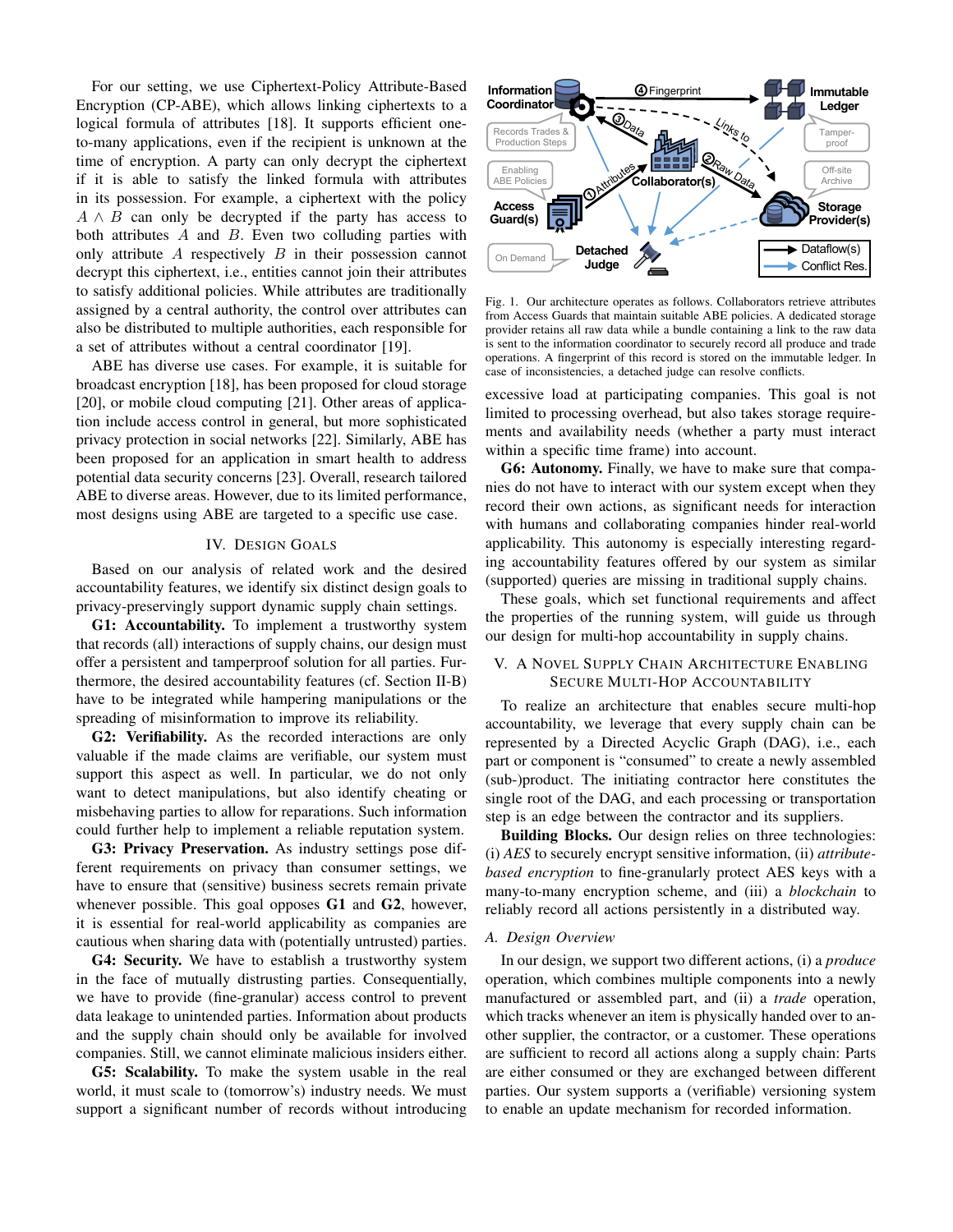To prevent data leaks, we separate the entity which controls data (*information coordinator*) from the entity managing keys. Therefore, each entity on its own cannot access stored information. We rely on ABE for fine-granular access control for multiple parties. To avoid a single party managing all keys, we use multiple independent *access guards* who each have authority over different ABE attributes. Consequentially, with appropriate ABE policies, multiple independent access guards and the information coordinator would have to collude to gain access to data. We further integrate a blockchain into our architecture to provide accountability and verifiability.

Concretely, our system, which is visualized in Figure [1,](#page-2-2) operates as follows. In Step  $(1)$ , access guards enable the collaborators to encrypt their data with an ABE policy (cf. Section [III\)](#page-1-2) to preserve privacy. Further, access guards also distribute ABE attributes for (later) decryption to authorized entities only. To cope with significant storage demands, for Step ②, our design incorporates a dedicated, remote, offchain storage that retains the AES-encrypted raw data. The raw data is referenced by link within the action submitted to the information coordinator (as part of Step  $(3)$ ). The information coordinator handles all collaborator-submitted actions and persists them in its database. Furthermore, in Step  $(4)$ , a fingerprint of each action is recorded in a tamperproof manner on the immutable ledger. The collaborator submitting the data to the information coordinator has to verify the correctness of this fingerprint. Finally, our design includes an external judge for on-demand conflict resolution. In the following, we describe the different entities of our architecture in more detail.

### *B. Participants and Operators*

Our supply chain environment consists of six logical entities that extend the companies that are part of today's supply chains. This design enables the desired multi-hop accountability features for all companies of existing supply chains.

Collaborators. We refer to participating companies as collaborators, which include both reading and writing parties. Prior to submitting (symmetrically-encrypted) supply chain actions to the information coordinator, they have to encrypt the symmetric key via ABE. Once the information coordinator confirms the reception of information, the collaborators check that the matching fingerprint is recorded on the blockchain.

Information Coordinator. The information coordinator is a central endpoint without access to encrypted data. It is responsible for (i) handling all trade and produce operations in the supply chain, (ii) submitting fingerprints of these to the blockchain, and (iii) serving as an endpoint for queries by collaborators. Thus, it is critical to ensure scalability  $(G5)$  $(G5)$  $(G5)$ .

Our design is built to identify misbehaving parties among both the collaborators and the information coordinator. Through the records on the immutable ledger, collaborators can prove that they submitted correct data to the information coordinator. Further, collaborators can detect a misbehaving coordinator as it leads to missing or incorrect data on the ledger. Finally, we implement access control at the information coordinator to further fulfill our security design goal ([G4](#page-2-4)).



<span id="page-3-0"></span>Fig. 2. The record layout of our operations contains (encrypted) tracking and tracing fields that reference other records (double-linked record structure).

Access Guards. We rely on multiple parties to serve as access guards to distribute ABE keys to collaborators. Access guards can be operated by collaborators, but they can also be run by external parties, e.g., trade associations or governments. This design decision prevents a single party from having control over all provisioned keys, as each access guard manages only a subset of ABE attributes. These aspects address the design goal of privacy preservation ([G3](#page-2-5)).

Immutable Ledger. To realize accountability ([G1](#page-2-0)), a blockchain is jointly maintained by, e.g., the collaborators and optionally independent external surveyors if public transparency is required for a particular supply chain. It stores *fingerprints*, i.e., cryptographic hashes, derived from all actions that were submitted to the information coordinator. The immutable ledger helps to achieve and improve verifiability ([G2](#page-2-1)).

Storage Providers. Our architecture supports various external storage providers, e.g., offering cloud storage, to outsource data for future use and verification. This design significantly improves scalability ([G5](#page-2-3)). When using external storage, the information provider only receives an encrypted path to the data along with a signature of the data from the collaborator. The collaborator is responsible for choosing a storage with the required availability needs, i.e., if important detailed information is missing, we deem it the data owner's fault.

Detached Judge. Optionally, a judge can be used for conflict resolution, e.g., in situations where information is (i) missing (or unavailable), (ii) (purposely) incorrect, or (iii) not decryptable. Its functionality can be further extended using smart contracts to achieve semi-automation [\[24\]](#page-6-23). As using a judge is fully optional, it does not impact autonomy ([G6](#page-2-6)).

These six logical entities are sufficient to enable (secure and privacy-preserving) multi-hop accountability in supply chains.

## <span id="page-3-1"></span>*C. Accountable Record Provision, Retrieval, and Updates*

To achieve our goal of verifiable multi-hop traceability and trackability in a privacy-preserving and accountable manner, we doubly link all operations as we visualize in Figure [2.](#page-3-0)

First, a collaborator performs a *produce* operation which also contains *tracing* information, i.e., references to a set of consumed products (records). Both *payload* and *tracing* information can be encrypted via AES to enforce a desired data privacy policy. The key used for encryption is directly included in the record and is encrypted via ABE using a policy that only grants a specific set of collaborators access to it. Our data format further supports selective encryption of nested objects. Finally, the data providing collaborator can specify a policy such that the information coordinator only provides the record to collaborators who satisfy this policy. The combination of object encryption and policy enforcement for data access by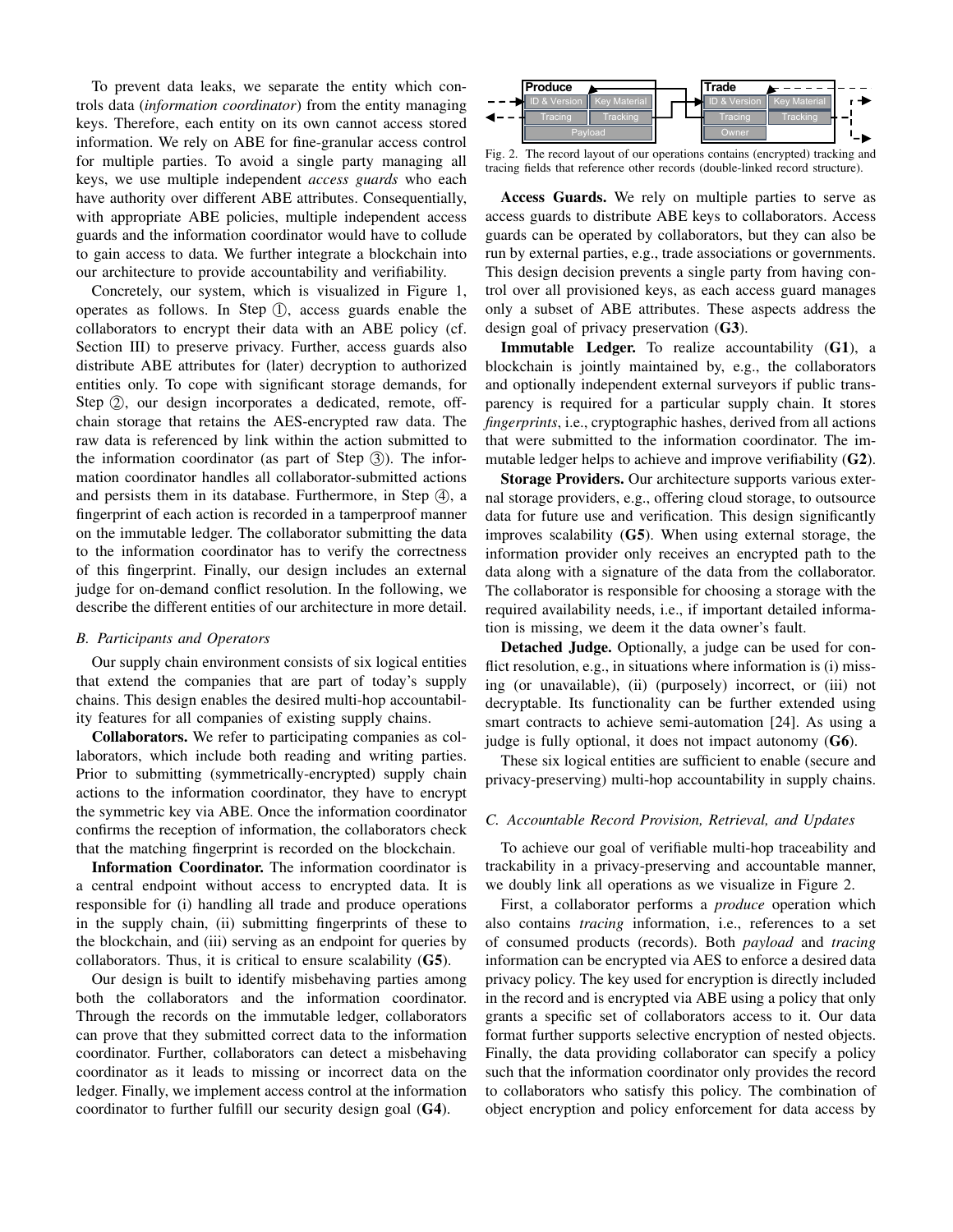the information coordinator prohibits information disclosure to unauthorized parties redundantly (cf. Section [V-D\)](#page-4-0).

Subsequently, the collaborator updates the *tracking* information of records referenced in the *tracing* information of the previous step. As for *tracing*, this information is a set of references to other records. To eventually represent an ownership transfer, a collaborator performs a *trade* operation. Its structure is similar to a *produce* record, however, instead of an arbitrary payload it includes owner information. Again, we also maintain and update the tracing and tracking data.

For each of the previously covered requests, the collaborator generates a fingerprint of the request's parameters and sends it to the information coordinator along with a cryptographic signature over the fingerprint. On reception, the coordinator verifies the signatures and includes the received data in the record to enable later integrity verification. Afterward, it calculates a fingerprint on its own to persist it on the immutable ledger. This proof of existence has to be validated by the collaborator who initially submitted the message. In case of a mismatch, conflict resolution is triggered immediately.

Collaborators can track or trace products and product batches over multiple hops by receiving a *produce* or *trade* record, decrypting its tracking or tracing data, and receiving the referenced records iteratively. Retrieval of multiple records at once enables a faster traversal through the DAG. Due to the included fingerprints, record verification is possible without the involvement of other entities or the immutable ledger.

#### <span id="page-4-0"></span>*D. Security Considerations*

The security of our approach relies on the security properties of the concepts of AES, ABE, public-key cryptography, and blockchain and their respective implementations in general. Besides that, we only have to assume that key material is not shared with other parties. Specifically, if an uninvolved party receives correct keys from a party with legitimate access, the corresponding information is decryptable. However, this uninvolved party first has to receive the encrypted data from the information coordinator, which is prevented through the enforcement of access control. In the following, we discuss three frequent security aspects in more detail.

Key Leakage. For the encryption of sensitive data, we rely on AES, where ABE protects the corresponding key, i.e., we do not encrypt the key individually for each recipient. This design choice not only reduces overhead, but it also ensures that single collaborators cannot be excluded from access to data (if they satisfy the ABE policy). Given that ABE attributes are bound to individual collaborators, collusion of random parties (each with a subset of attributes) will not lead to elevated access either. In general, all access guards should enforce a previously defined access control. Regardless, we further intend to define ABE policies in a way that attributes issued by  $n$  different access guards are required, i.e., no single party is responsible for all attributes. In this case, access to sensitive information is only possible if at least n access guards and the information coordinator collude. Consequentially, illegitimate data access is highly unlikely.

Misbehavior. Overall, we designed our architecture in a way that we are always able to identify misbehaving parties. Consequentially, misbehavior will also result in negative consequences, such as a loss of reputation, financial punishment, or juristic sentencing. As such, we believe that misbehavior is unlikely to occur. Still, we identify two primary threats. First, the information coordinator could misbehave, cease to respond to queries, or delete all information. Such denial of service or any deviation from the regular protocol is easily detectable. As a countermeasure, a redundant architecture could mirror all information over multiple information coordinators. Forcing collaborators to also write the fingerprint to the blockchain can help to achieve public verifiability that (i) an action took place, and (ii) both parties, i.e., collaborator and information coordinator, processed the same data.

Second, collaborators could manipulate their submitted (encrypted) information. While such manipulations might remain undetected for a long time (if records are not decrypted beforehand), the digital signature stored on the immutable ledger proves that the respective collaborator originally submitted the information. Consequentially, the responsible party can be identified (even after long periods). Besides, if data (for verification) at a storage provider is missing, we hold the data owner, i.e., the collaborator, responsible by design.

Data Control. As in most architectures, we cannot exercise control over (decrypted) data. However, through logs kept at the information coordinator, the responsible collaborator (or at least a set of responsible collaborators) for leaking the sensitive data is identifiable. Finally, we leave the integration of ABE attribute revocation for future work. Here, timeinterval attributes could serve as a potential solution [\[25\]](#page-6-24).

## VI. LARGE-SCALE EVALUATION

To analyze the performance (addressing [G5](#page-2-3)) of our design at large, we prototypically implemented our novel architecture. As a foundation for our evaluation, we first introduce our setup (Section [VI-A\)](#page-4-1) before presenting our covered real-world scenario (Section [VI-B\)](#page-4-2). We then report on the large-scale evaluation of our prototype implementation (Section [VI-C\)](#page-5-0).

#### <span id="page-4-1"></span>*A. Implementation and Experimental Setup*

Our Python-based prototypes for collaborators, information coordinator and access guards make use of Charm [\[26\]](#page-6-25) for ABE and AES. While MongoDB [\[27\]](#page-6-26) serves as the database for the information coordinator, our immutable ledger is a Quorum [\[28\]](#page-6-27) setup, which supports several hundreds transactions per second [\[29\]](#page-6-28). We sign all fingerprints and queries with eth-account [\[30\]](#page-6-29). For our evaluation, we utilized a single server (2x Intel XeonSilver 4116 and 196 GB RAM). We include the standard deviation over 20 runs for our measurements.

#### <span id="page-4-2"></span>*B. Supply Chain Scenario*

We analyze the supply chain of a fine blanking production to model a realistic setting for our evaluation. A single processing step to produce a fine-blanked part consists of the following individual steps: supplied metal, operation of the different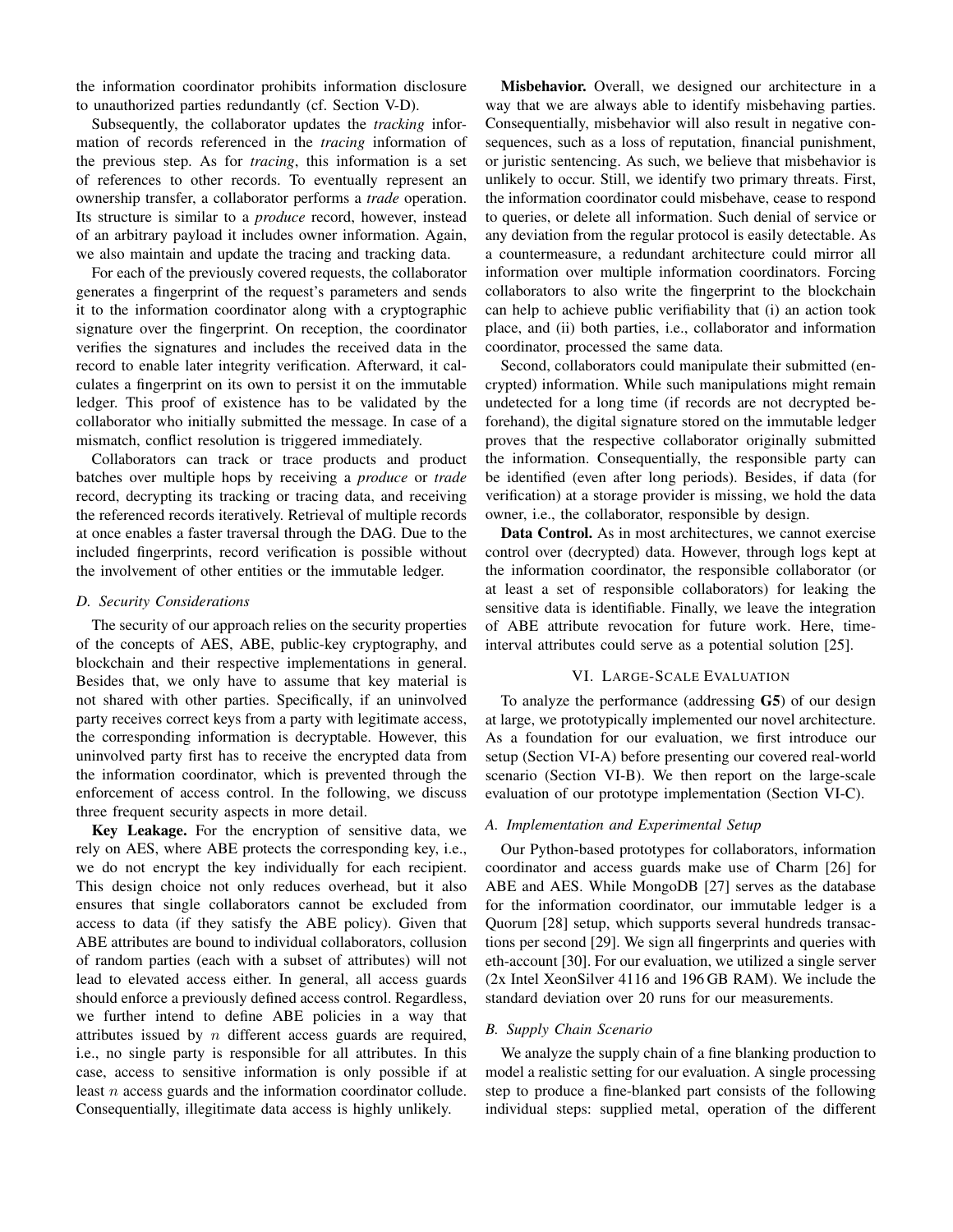

Fig. 3. Visualized excerpt of a fine blanking supply chain highlighting the number of branches for the press step of the production process. All other (production) steps (grayed out) would showcase similar branching behavior.

parts of the fine blanking line (i.e., coil, leveler, lubricator, and press) [\[31\]](#page-6-30) and several grinding, cutting and hardening operations. Each of these steps has operating resources, tools, and a (machine) supplier, whose individual supply chains need to be taken into account. Traditionally, some steps of the production processes are done by the fine blanking manufacturer itself. Still, with upcoming concepts such as Manufacturingas-a-Service [\[3\]](#page-6-2), future needs for supply chain transparency might require the separation of all of these steps. However, even if all steps of the fine blanking process and its secondary finishing processes are categorized as a single supply chain step, it has multiple inputs with several preprocessing steps (e.g., molding and rolling) and subsequent assembly steps.

We extend this real-world scenario already involving a high number of companies by adding a final product that combines 100 fine blanked parts. This number is realistic, e.g., for a medium-sized automobile. In our scenario, each fine-blanked part originates from an individual supply chain, i.e., we already simulate a highly dynamic supply chain. Thus, the resulting scenario represents a realistic (future) supply chain structure in terms of branching, depth, and total production steps.

### <span id="page-5-0"></span>*C. Performance Measurements*

Based on this real-world scenario, we derived a tree (i.e., a special form of a DAG) with nodes representing the different processing steps. For the fine blanking line, we added two full binary trees of depth 10 as dependencies. With our *final product* consisting of 100 fine-blanked parts, we end up with a total of 410 001 nodes and 410 000 edges.

Produce, Trade, and Record Updates. First, we evaluate the performance of individual *produce* and *trade* operations, and record *updates*. We include an *encrypted produce* payload of ∼1 KiB and sign each operation according to our specification (cf. Section [V-C\)](#page-3-1). We omit transaction confirmation times as transactions are executed batchwise, and we address the blockchain performance in a dedicated analysis.

Our measurements of the DAG construction show that a single *produce* operation takes  $46.85 \text{ ms} \pm 14.76 \text{ ms}$ . Similarly, a single *trade* operation is executed in 45.92 ms±12.78 ms. For



<span id="page-5-1"></span>Fig. 4. Even for policies with 400 ABE attributes (e.g., 400 different access classes), the processing of 1 KiB-sized AES payloads takes only about 2 s. Shorter policies (with fewer classes) result in even shorter processing times. both operations, encrypting the payload takes more than 70 % of the time, while the information coordinator's average runtime does not exceed 4.5 ms. The time for a single *update*, i.e., providing tracking information, averages at  $12.53 \text{ ms} \pm 5.49 \text{ ms}$ During our measurements, neither the information coordinator nor the underlying database operated at maximum capacity.

Tracing and Tracking. Now, we analyze the performance for *tracing* and *tracking* a product in our exemplary supply chain structure. To this end, we performed a complete trace originating from the *final product*, resulting in 204 800 individual product flow paths consisting of 820 001 *produce* and *trade* records. Here, a single process runs only 2:28 min  $\pm$  5 s on unencrypted data as the runtime is driven by the cryptographic operations on the client. However, given that the task is embarrassingly parallel, we can achieve a nearly linear speedup. For example, 30 client processes complete the tracing on encrypted data in 20:57 min  $\pm$  21 s, with still more than 80% of the time spent for decryption. Alternatively, collaborators could only encrypt payloads and not the tracing data itself to reduce the complexity. Regardless, performing such a complete trace is a rare event as it is only of interest in exceptional cases, e.g., for the in-depth investigation of a severe car or plane crash.

To reduce the load on the information coordinator, we allow bundling requests for up to 500 records and end up with  $213917 \pm 10891$  issued requests, i.e., one query for 3.83 records. Per second,  $649.11 \pm 5.43$  records are retrieved on average. If we reuse AES keys along the supply chain, we can easily reduce the runtime by  $25\%$  to  $15:02 \text{ min} \pm 10 \text{ s}$ . In contrast, tracking an initial resource to the final product took 35 requests in  $1.14$  s  $\pm$  43 ms using a single process.

As only the client performs the (parallelizable) cryptographic operations, the architecture's scalability is not affected negatively and can easily scale to the target setting.

Attribute-based Encryption. As each included ABE attribute increases the cryptographic complexity, we evaluate the feasibility and performance of attribute-based encryption by considering the policy length. In Figure [4,](#page-5-1) we visualize the cryptographic overhead for payloads of 1 KiB. We construct the policies as conjunction over the given number of attributes, and the results emphasize that the policy length in terms of attributes required, influences the operation's time linearly. The AES overhead further correlates linearly with the payload size [\[32\]](#page-6-31). Finally, decryption outperforms the corresponding encryption rocess. In principle, each attribute can be assigned to a single supplier within the supply chain. In our setting,